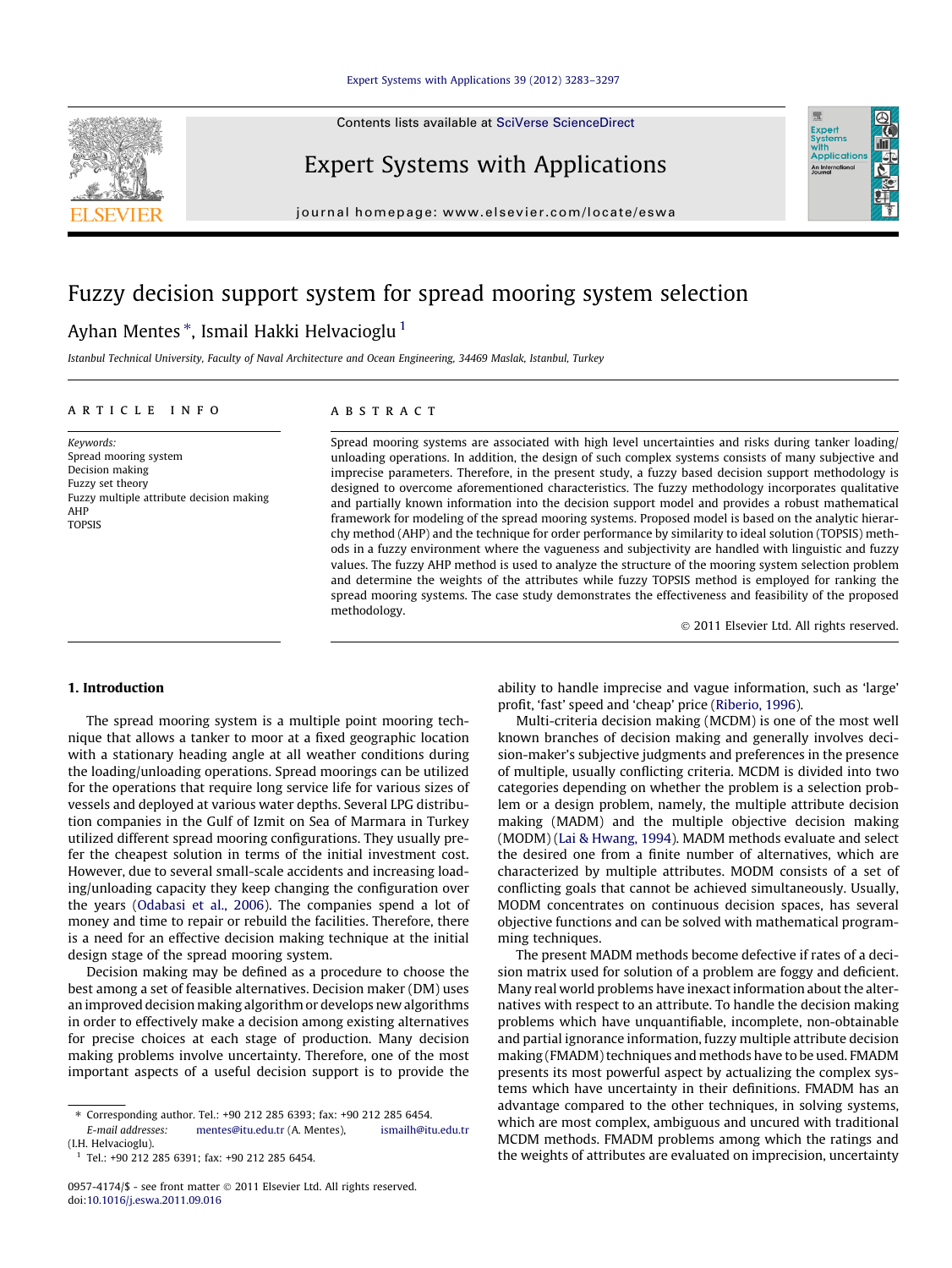and vagueness are usually expressed by linguistic terms and then set into fuzzy numbers ([Zimmermann, 1996](#page--1-0)).

There are several external factors affecting the design of the spread mooring systems such as motion response, operational requirements, reliability, selection of installation methods, as well as the external forces on the system in the presence of wave, wind and current, etc. Some of these factors depend on deterministic factors while the others have fuzzy non-deterministic parameters. Therefore, there is a need for a fuzzy decision support algorithm that guides effective decisions to the most proper type of mooring system for different operation regions. The selection algorithm should use the design criteria and attributes such as characteristics of goals of utilization like oil/gas storage and offloading. The approach of using fuzzy multi attribute decision making will become the most proper method for the selection of a tanker-buoy mooring system.

The objective of this paper is to improve a decision support model based on fuzzy AHP and fuzzy TOPSIS methods in selecting the mooring alternative for the gas companies situated near Yarimca on the Eastern Marmara Sea Region in Turkey. The paper incorporates the FST and the nature of subjectivity due to the ambiguity to achieve a flexible fuzzy decision support system approach suitable for uncertain environment. The rest of this paper is organized as follows: Section 2 briefly reviews the current literature on FST, fuzzy AHP and fuzzy TOPSIS methods. Section [3](#page--1-0) defines the fuzzy set, fuzzy numbers and basic operations used in this study. Section [4](#page--1-0) provides details of the proposed FMADM methodology. In Section [5](#page--1-0), the proposed methodology is applied to the best spread mooring system selection problem. Lastly, concluding remarks and future research opportunities are addressed in the final section.

## 2. Literature review

#### 2.1. Fuzzy set theory

Fuzzy set theory (FST) first pioneered by [Zadeh \(1965\)](#page--1-0) dealing with uncertainty due to imprecision and vagueness has been extensively used over the past 40 years. FST is a valuable tool to strengthen the comprehensiveness and reasonableness of the decision making process. The theory is an important method to provide measuring the ambiguity of concepts that are associated with human beings' subjective judgments including linguistic terms, satisfaction degree and importance degree that are often vague [\(Zimmermann,](#page--1-0) [1996\)](#page--1-0). FST has been applied to many problems in engineering, business, medical and natural sciences. Some of the application areas of the FST are network, linear and non-linear programming, dynamic programming, reliability, quality control, multiple criteria decision making, group decision making, decision support systems, expert systems and so on. FST helps to improve oversimplified models and provides more robust and flexible models for real world complex systems, especially those involving human aspects. The role of FST is significant when applied to complex phenomena that cannot be easily described by traditional mathematical methods, especially when the goal is to find a good appropriate solution.

[Bellman and Zadeh \(1970\)](#page--1-0) were the first to relate FST to decision making problems using vague, imprecise and uncertain data to generate decision. [Yager and Basson \(1975\)](#page--1-0) proposed FST to decision making problems. [Bass and Kwakernaak \(1977\) and Yager](#page--1-0) [\(1978\)](#page--1-0) established some FMADM methods that are widely regarded as the classical work of fuzzy MADM methods. An increasing number of FMADM studies have overcome the uncertain fuzzy problems by applying the FST. The theory has been applied in a great variety of applications reviewed by several authors ([Kahraman, Gulbay, & Kabak, 2006; Klir & Yuan, 1995; Lootsma,](#page--1-0) [1997; Zimmermann, 1996](#page--1-0)).

FMADM methods are proposed to solve the problems that involve vague and imprecise data. During the last four decades, several FMADM methods have been proposed and reviewed (see, for example, [Bass & Kwakernaak, 1977; Chen & Hwang, 1992; Figueira,](#page--1-0) [Greco, & Ehrgott, 2004; Triantaphyllou, 2000; Triantaphyllou & Lin,](#page--1-0) [1996; Yager & Basson, 1975](#page--1-0)).

#### 2.2. Fuzzy AHP

Since the conventional analytic hierarchy process (AHP) was introduced by [Saaty \(1980\)](#page--1-0) it has been widely used as a practical solution method for multiple criteria decision making tool or a weight estimating technique in different areas such as engineering, manufacturing, industry, management decision making, economics, and so on.

The conventional AHP uses an exact value to identify the decision maker's opinion although it becomes subjective and imprecise. This method creates and deals with a very unbalanced scale of judgment. Also, the conventional AHP cannot handle the inherent uncertainty and imprecision in the pair-wise comparison process. To overcome these shortcomings, a number of fuzzy AHP methods have been developed to deal with fuzzy comparison matrices. Fuzzy AHP is basically the combination of the two concepts: fuzzy set theory and AHP. [Van Laarhoven and Pedrycz](#page--1-0) [\(1983\)](#page--1-0) extended the AHP to fuzzy hierarchical analysis and applied fuzzy logic principle to AHP. [Buckley \(1985\)](#page--1-0) initiated trapezoidal fuzzy numbers to express the DM's evaluation on alternatives and employed the geometric mean method to calculate fuzzy weights for each fuzzy matrix to determine final fuzzy weights for the alternatives. [Chang \(1996\)](#page--1-0) introduced a new extend analysis method for the synthetic extend values of the pair-wise comparisons. [Deng \(1999\)](#page--1-0) presented a fuzzy approach for tackling qualitative multi-criteria analysis problems. [Kwiesielewich](#page--1-0) [\(1998\)](#page--1-0) presented a pseudo-inverse generalization approach to solve the fuzzy least squares problem. [Xu \(2000\)](#page--1-0) developed a fuzzy least-square priority method based on the distance metric defined as the integral of Euclidean distance between the  $\alpha$ -level sets of two fuzzy numbers with respect to  $\alpha$ -level.

Many researchers have attempted to use and develop fuzzy AHP for selecting and solving problems. One of the significant literature surveys is presented by [Vaidya and Kumar \(2006\).](#page--1-0) They have reviewed and analyzed the applications of the AHP methods.

## 2.3. Fuzzy TOPSIS

The TOPSIS (technique for order preference by similarity to an ideal solution), first proposed and developed by [Hwang and Yoon](#page--1-0) [\(1981\),](#page--1-0) is one of the widely used techniques in multi-attribute decision making (MADM) problems. TOPSIS can rank finite number of feasible alternatives according to the features of each attribute for every alternative and to the decision maker's choice.

In classical TOPSIS method, the weights of the criteria and the ratings of alternatives are known as crisp values. However, solving real life problems, crisp data are inadequate under many conditions, so the fuzzy TOPSIS method is proposed to remove the deficiency of the traditional TOPSIS with using linguistic variables represented by fuzzy numbers.

The fuzzy TOPSIS method has been widely used and successfully adopted in various fields by various authors (e.g. [Byun & Lee, 2006;](#page--1-0) [Chen, 2000; Chen & Hwang, 1992; Chen, Lin, & Huang, 2006; Chu &](#page--1-0) [Lin, 2003; Dagdeviren, Yavuz, & Kilinc, 2009; Deng & Yeh, 2006;](#page--1-0) Deng, Yeh, & Willis, 2000; Ertuğrul & Karakaşoğlu, 2009; Hwang & Yoon, 1981; Kahraman, Büyüközkan, & Ateş[, 2007; Kuo, Tzeng, &](#page--1-0) [Huang, 2007; Liang, 1999; Mentes, 2010; Mentes & Helvacioglu,](#page--1-0) [2009; Olcer & Odabasi, 2005; Wang & Elhag, 2006; Wang, Fan, &](#page--1-0) [Wang, 2010; Wang & Lee, 2009; Yeh & Chang, 2009](#page--1-0)).